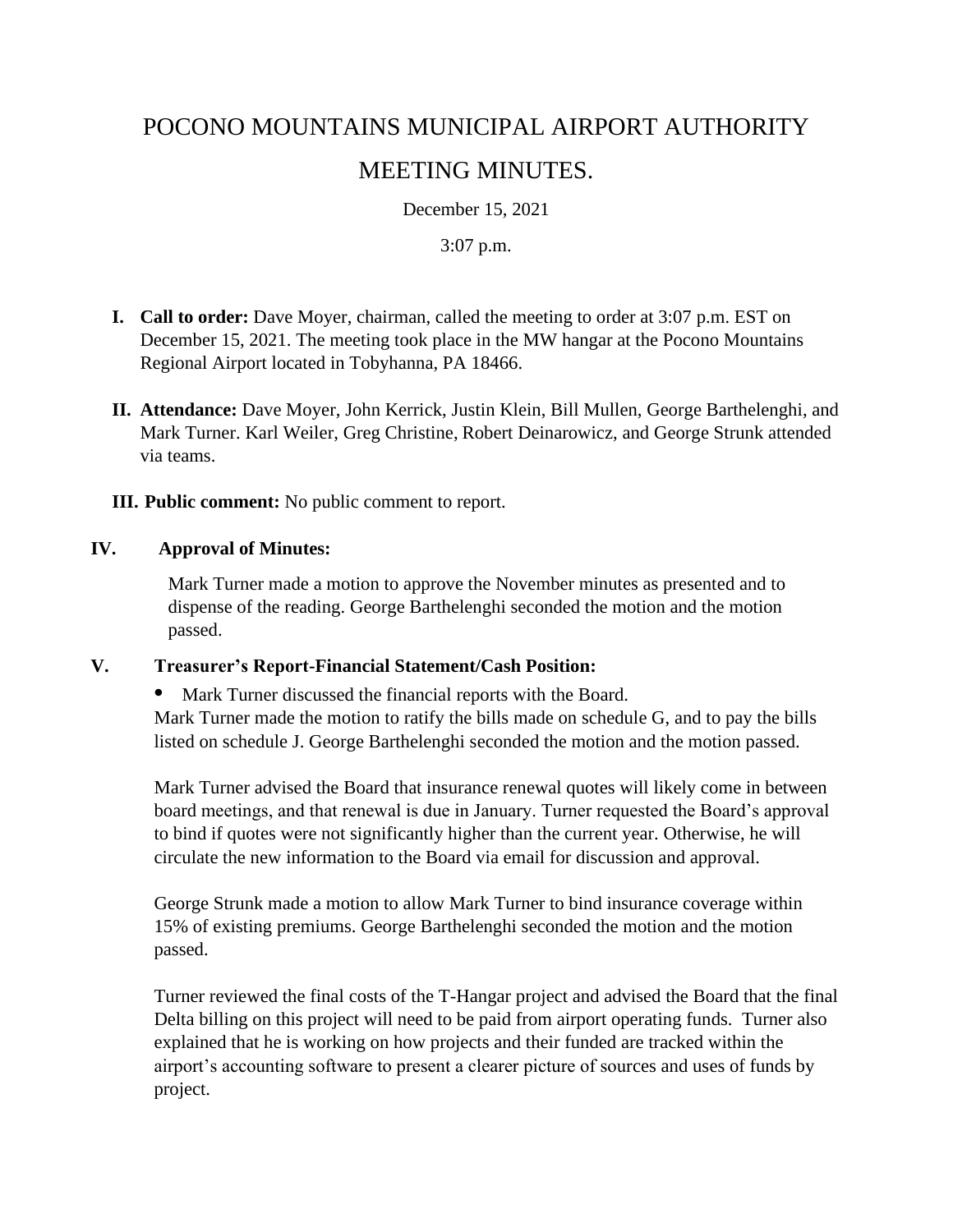Mark Turner presented the proposed 2022 billing rate from the airport's bookkeeper, together with a switch from hourly billing to a fixed monthly rate. Both changes were approved.

- **VI. Airport Manager's Report:** Justin Klein-DeHaven discussed his report with the Board and the salient items are listed below:
	- In the beginning of December, Justin plowed twice and all of the equipment is operating properly.
	- The Jet A+ fuel truck had a very minor leak on one of the fuel pumps. Justin contacted Hadwen Fuller at World Fuels, a tech was sent to replace o rings and the problem was resolved.
	- Fuel prices stabilized keeping our prices the same since October.
		- o Av Gas 100LL \$5.71.
		- $\circ$  Jet A + \$5.11.
- **VII. Task Tracker:** Dave Moyer discussed the task orders listed below.
	- **• Crack Sealing:** 95% complete. Pavement Maintenance Contractors INC is to be contacted to complete the crack sealing project.

# **VIII. Engineer's Report.**

#### **Task Order #5 – Construct T-Hangars**

• The final grant reimbursement has been accepted by the BOA and final payment should be made within a few weeks.

# **Task Order #6 - Snow Removal Equipment Building (SRE)**

- MCCD permit expiration date coordination in progress.
- Greg Christine is coordinating proposed construction contract with the BOA.
- Bidding advertisement to be end of 2021 or early 2022 using standard bidding process.
- The Airport needs to expend \$40,000 of "expiring" FAA funds by July 2022, so construction needs to begin in the spring of 2022.

• Delta has updated the online TA with the proposed schedule and confirmed the BOA supports it.

• The non-AIP portion of the building will still require a \$200,000 +/- match to the Capital Budget grant.

# **Task Order #7 - Fuel Farm (ADP-2019-PMMAA-00034)**

- MCCD permit expiration date coordination in progress.
- Delta has provided the construction services IFE package to Greg Christine.
- Delta sent the 100% review plans to the Airport and the BOA.
- The Fuel committee meeting will be held at 2pm before the Authority meeting.
- The TA schedule has been updated in DotGrants and the BOA is supportive of it.
- Anticipate advertisement in late 2021 or early 2022.

# **CARES Money (\$69,000)**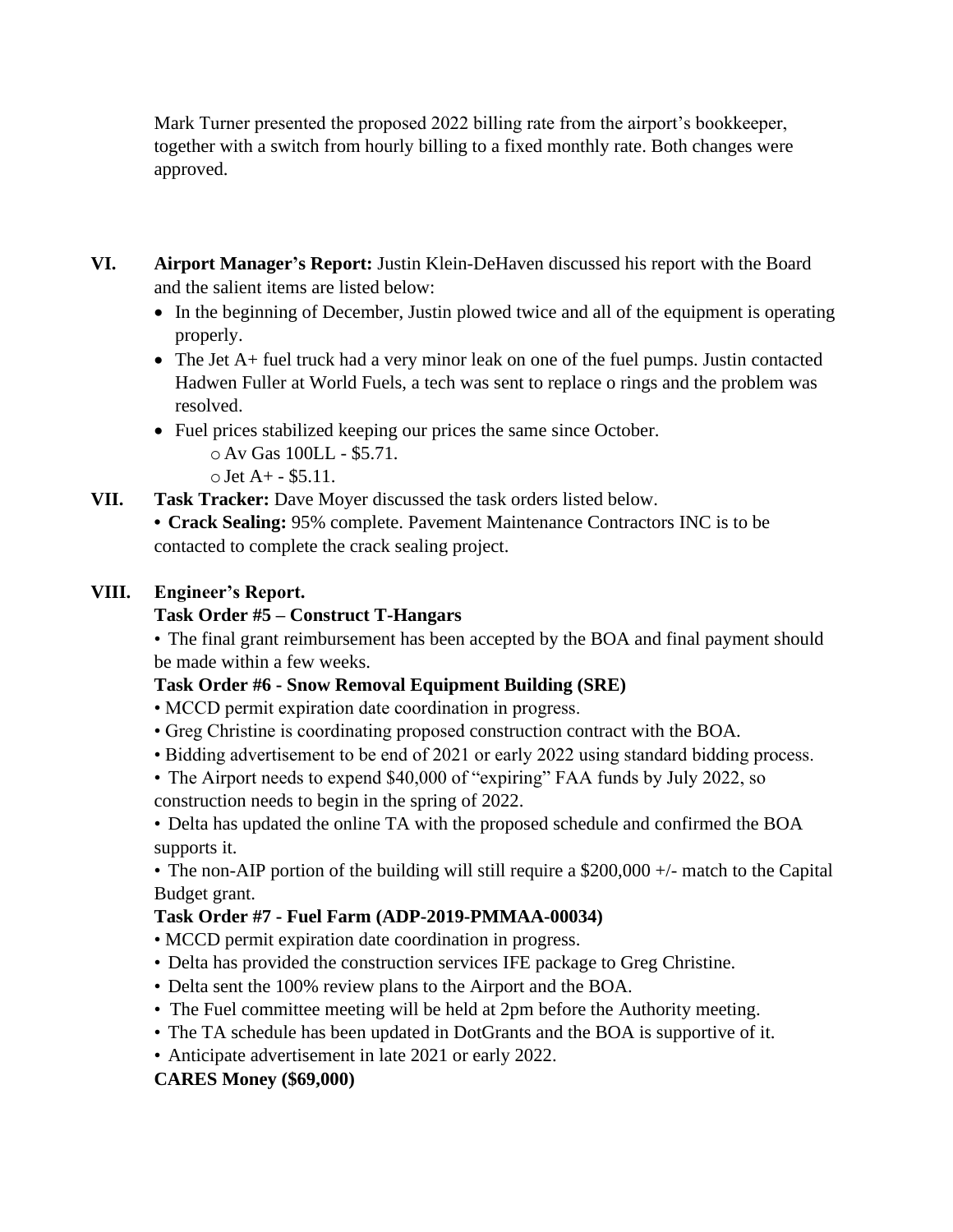•The final payment has been made and the grant closeout has been accepted by the BOA. This item will be removed.

#### **CRRSAA Grant (\$23,000)**

• This grant is in place.

• The BOA has concurred with using this grant to fund the current balance on the runway marking (\$2,692.51) as well as the future  $$9,000 +/-$  to be incurred for crack sealing.

• The BOA indicated that camera funding will require American policies to be met. This likely makes this project not eligible.

#### **ARA Grant (\$59,000)**

• The American Rescue Plan Act of 2021 is providing an additional \$59,000 to the Airport. Any ideas for their use should be coordinated with the BOA.

• The BOA indicated a grant offer would be made by the end of the year.

#### **Infrastructure investment & Jobs Act**

- Federal Fiscal years 2022 through 2026.
- \$3 billion each year for 5 years.
- \$500 million of this is intended for GA and non-primary Airports.

• no official word on funding just yet. It is possible these funds could be allocated in a similar manner to CARES (i.e. set \$\$\$ for each of 5 years), however this will probably remain unknown until the spring.

• \$100 million/year for terminal program for GA airports.

# **Other items.**

• There will be a new BOA Engineer taking over for Rob Betz at MPO. Rob is still with the BOA; they are simply shifting responsibilities to Sydney Herrick.

The Board asked Adam to proceed with the bidding of the SRE Building as well as the Fuel Farm in January.

#### **IX. Old Business:**

#### **X. New Business:**

• The Board discussed new Logo development and Signage.

• Mark Turner discussed AIP Grant oversight Controls policy with the Board and presented Policy # 14 for the Board's approval. George Barthelenghi seconded Turner's motion to adopt the policy and the motion passed.

# **XI. Committee Reports:**

- **Marketing:** Nothing to report.
- **Finance:** Nothing to report.
- **Security:** Nothing to report.
- **Building & grounds:** Nothing to report.